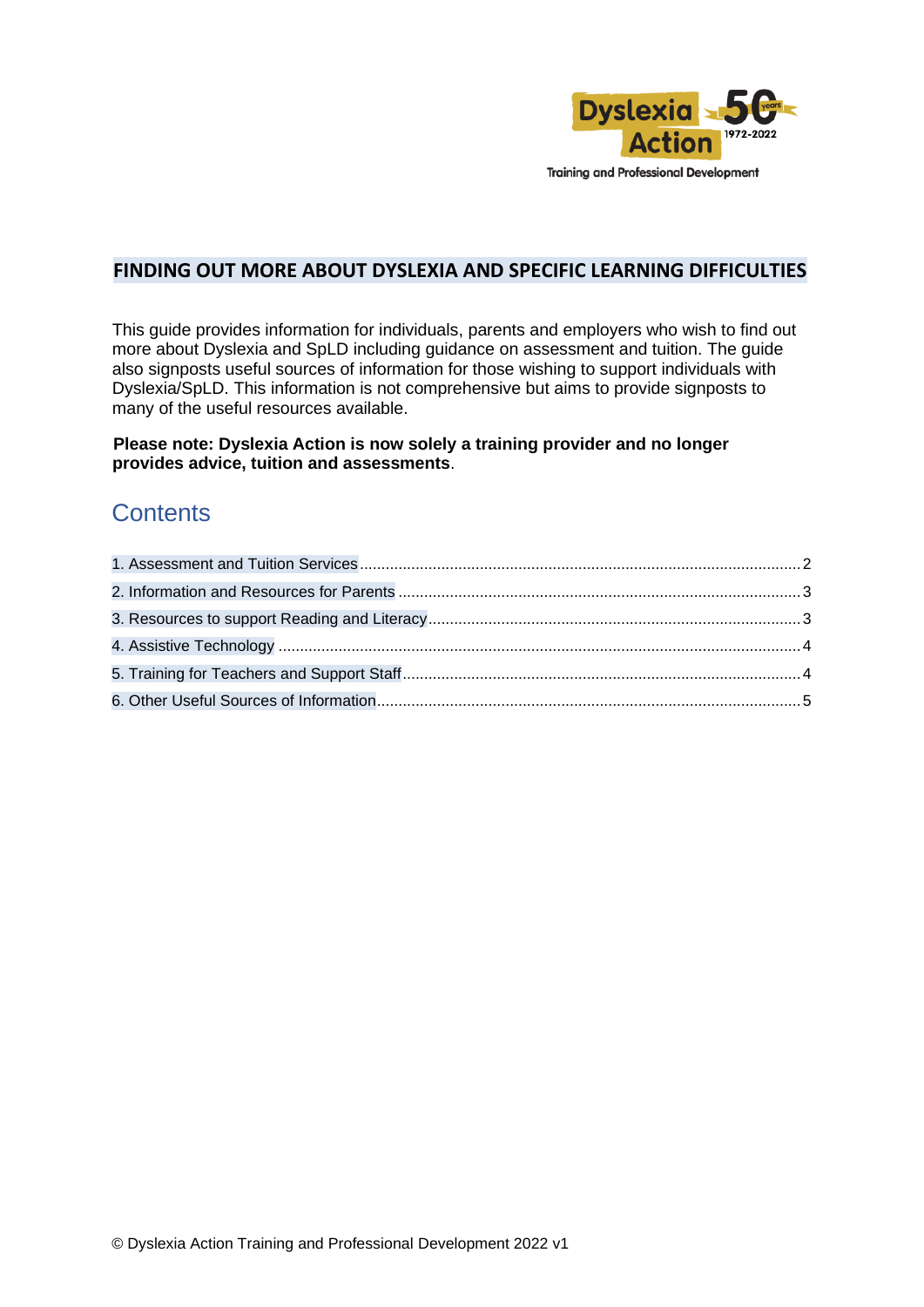

**Training and Professional Development** 

# <span id="page-1-0"></span>1. Assessment and Tuition Services

The following organisations provide services or links to individuals offering tuition and/or assessment.

#### **The Dyslexia Guild**

training.dyslexiaaction.org.uk/membersdirectory

Provides a searchable directory of individual professionals offering tuition and assessment services for dyslexia/SpLD. It also displays whether someone holds an Assessment Practising Certificate (APC) which is a recognised standard for specialist SpLD teacher/assessors.

#### **The National Dyslexia Network**

#### ndnetwork.org/

National Dyslexia Network learning centres provide advice, tuition and assessment services as well as support and training for schools and other educational organisations. Centres can be found across England and Wales covering the North East, North West, West Midlands, Yorkshire and the Humber, Lincolnshire, East Midlands and London.

#### **British Psychological Society**

#### bps.org.uk/public/find-psychologist

A searchable database of psychologists offering assessment services. Psychologists may hold previous assessments undertaken by Dyslexia Action centres. Search for type of psychologist as **Educational** and issue as **Dyslexia assessment.**  Educational Psychologists should also be registered with the Health and Care Professions Council (HCPC) See: hcpc-uk.org/check-the-register/

#### **Dyslexia Scotland**

dyslexiascotland.org.uk/

**Helen Arkell** helenarkell.org.uk/about-us/what-we-do/assessments.php

#### **PATOSS Tutor Assessor Index**

patoss-dyslexia.org/Tutor-Index-Landing

#### **Please note:**

• College and University students should contact their Student Support Services within the college or university they are studying with in the first instance

• Parents of children at school or sixth form should contact the school Learning Support, SEND or SENCo in the first instance

• For reports to be acceptable for DSA evidence regardless of the age of the candidate, the author must hold a current SpLD APC and follow SASC guidelines or be HCPC registered **at the time of the assessment** (February 2019).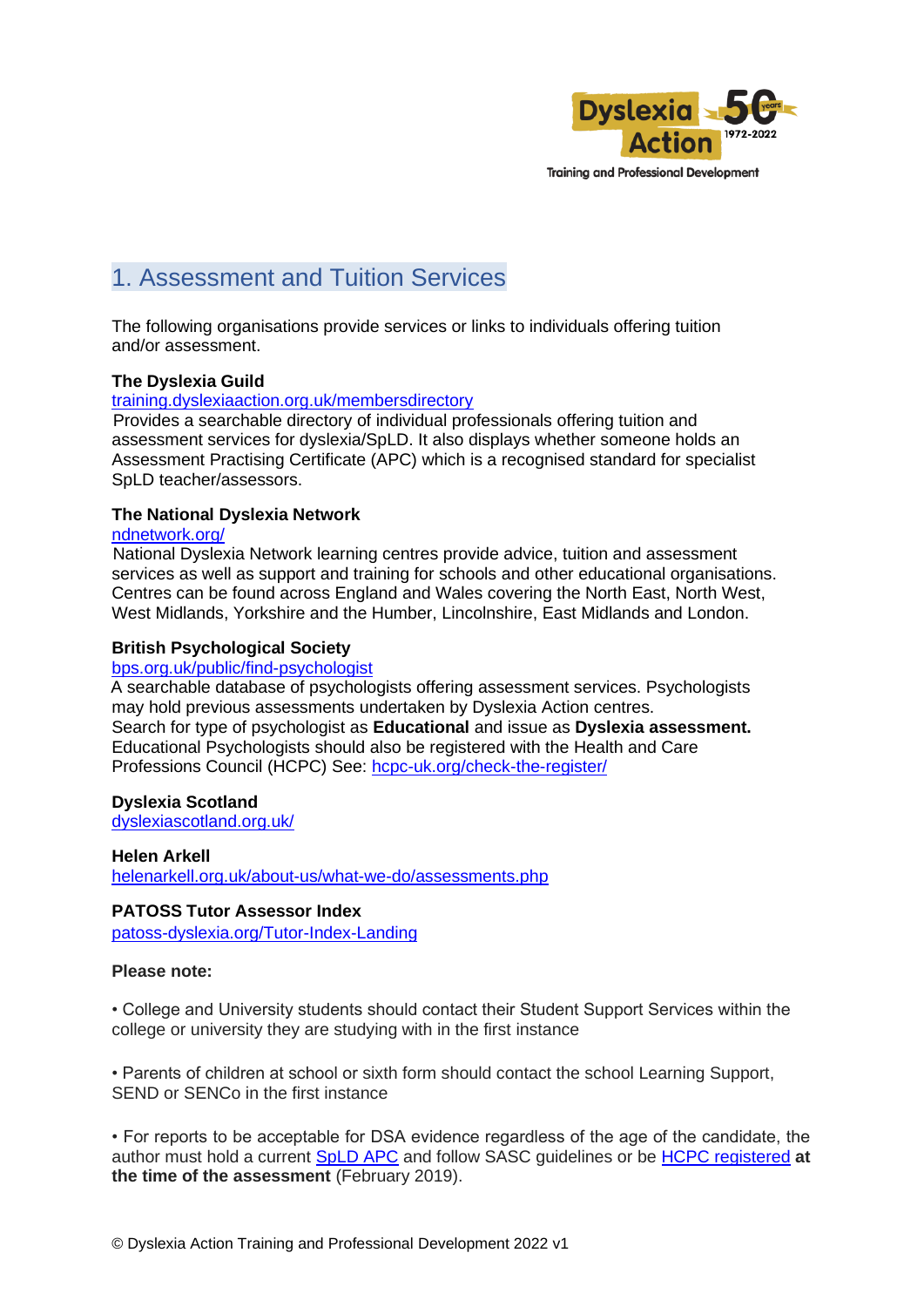

### <span id="page-2-0"></span>2. Information and Resources for Parents

#### **The Dyslexia Action Shop**

The Dyslexia Action Shop provides a comprehensive range of resources and support materials for individuals with dyslexia/SpLD. dyslexiaactionshop.co.uk

**CReSTeD – The Council for the Registration of Schools Teaching Dyslexic Pupils** crested.org.uk/ Provides a searchable regional list of schools offering specialist tuition to children with

literacy difficulties

**The Helen Arkell Centre** helenarkell.org.uk/about-us/what-we-do/support-parents.php

**Open University: Open Learn Resources** open.edu/openlearn/

Free short courses available on dyslexia including:

• What is dyslexia?

• Understanding dyslexia

### <span id="page-2-1"></span>3. Resources to support Reading and Literacy

**Alpha to Omega: An A-Z of Teaching reading, writing and spelling** by Beve Hornsby and Frula Shear

**Nessy for Parents and Home schoolers**

nessy.com/us/parents/

**Teach your Monster to Read** teachyourmonstertoread.com/

#### **Teaching pupils with special educational needs and disabilities (SEND)** bit.ly/2V9pKuD

These modular materials were designed to support teachers in mainstream schools who wish to gain advanced and specialist skills for teaching pupils with specific learning difficulties including Dyslexia. They may also be of wider interest.

**Interventions for Literacy:** What works for children and young people with literacy difficulties? A review of intervention schemes for literacy and their effectiveness. interventionsforliteracy.org.uk/wp-content/uploads/2017/11/What-Works-5th-edition-Rev-Oct 2016.pdf

#### **Units of Sound: Literacy that fits**

A stand-alone family user programme which has all the features of the popular Units of Sound used to teach reading and spelling in schools and colleges. unitsofsound.com/at-home-2/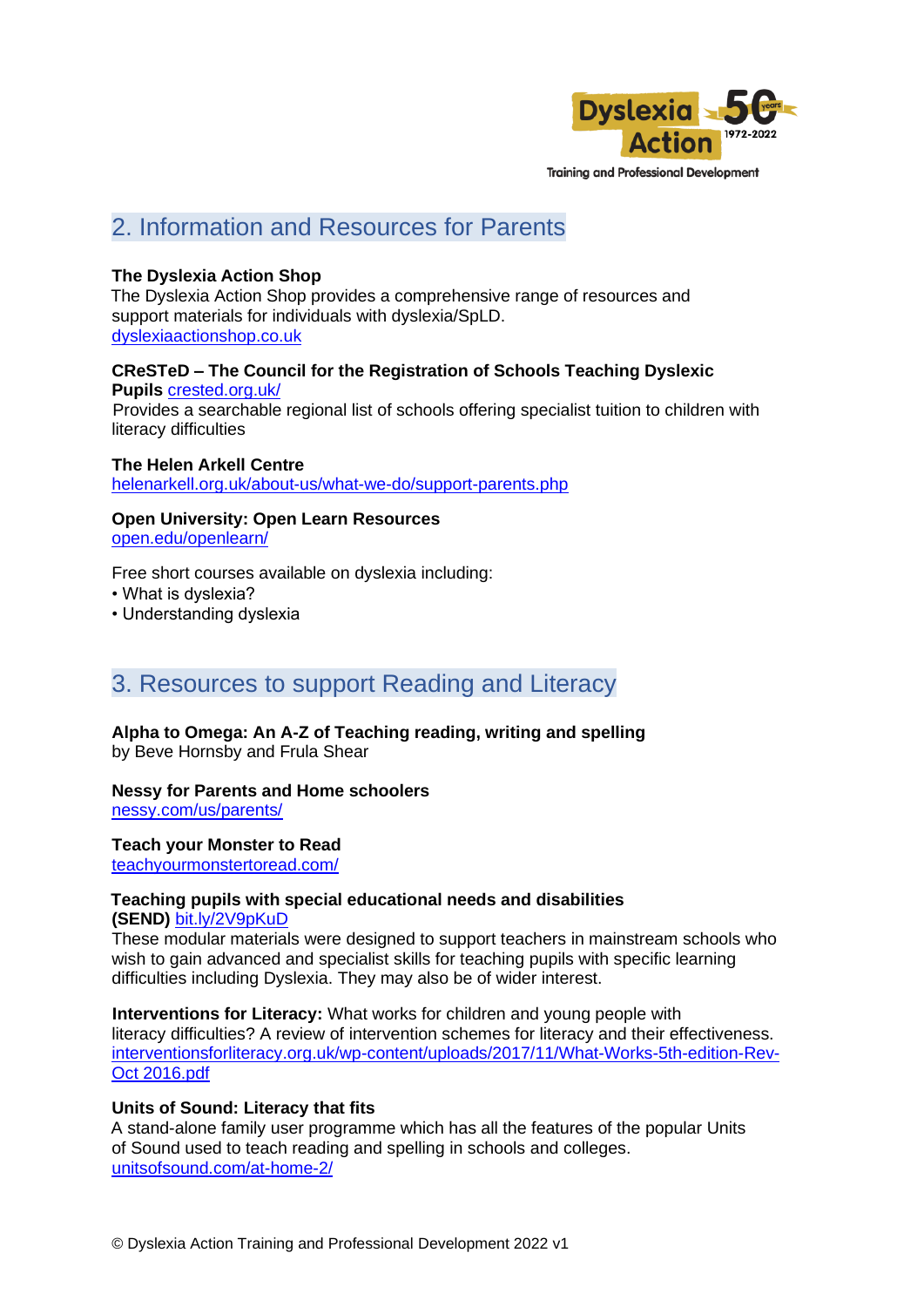

**Training and Professional Development** 

## <span id="page-3-0"></span>4. Assistive Technology

What is Assistive Technology and Types of Assistive Technology iansyst.co.uk/technology/

Mind mapping mindmeister.com/blog/students-guide-to-mind-mapping/ See also books by Tony Buzan on Mind mapping.

Scanning Pens scanningpens.co.uk

Text to Speech Software techradar.com/news/the-best-free-text-to-speech-software

# <span id="page-3-1"></span>5. Training for Teachers and Support Staff

Please pass on this information on to teachers or support tutors in schools or colleges. **Dyslexia Action Training** provides specialist online training for teachers, teaching assistants and support tutors. See: dyslexiaaction.org.uk

#### **The Dyslexia Guild:**

The membership organisation for professionals teaching and supporting individuals with dyslexia/SpLD. See: dyslexiaguild.org.uk/